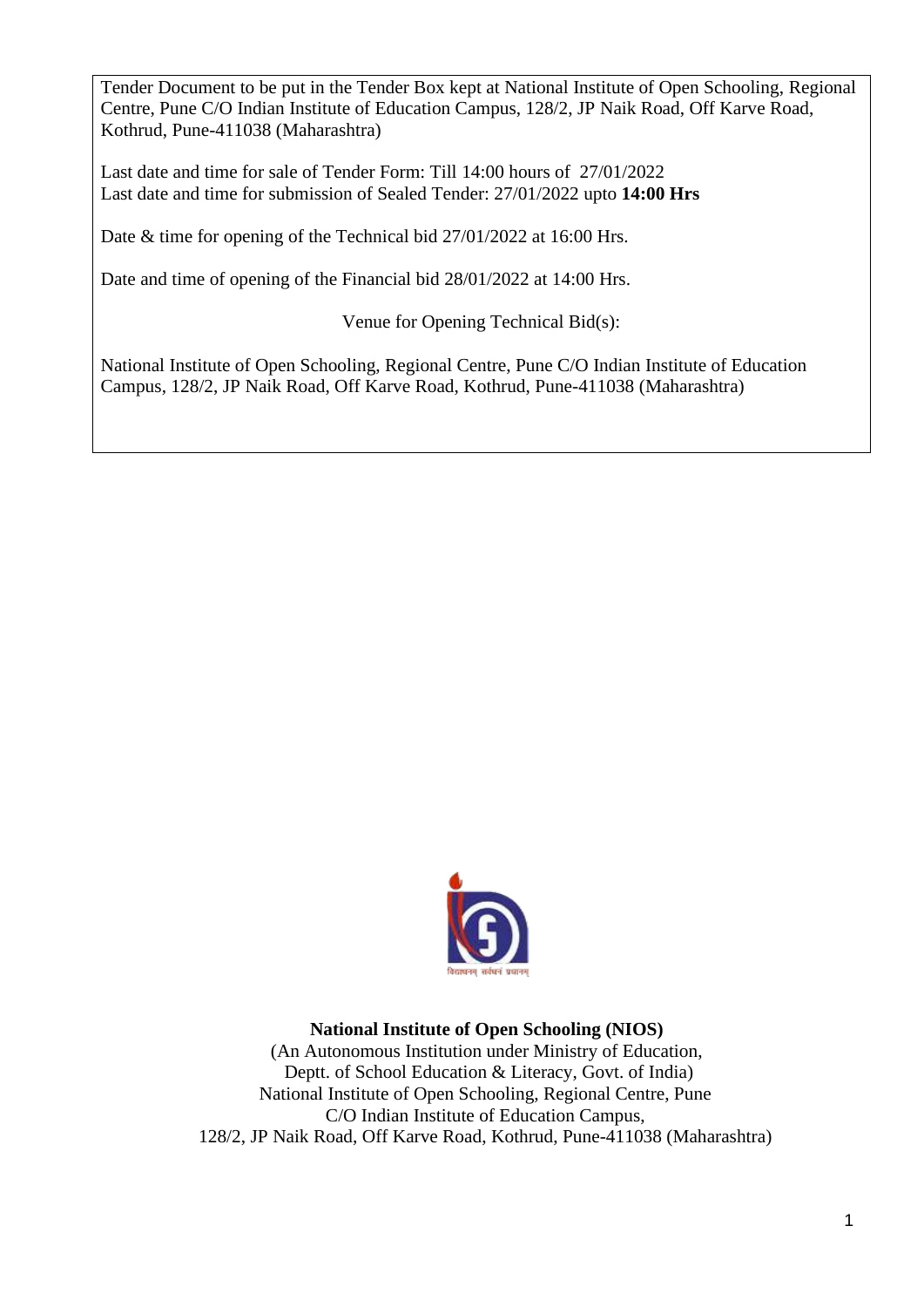#### **TENDERFOREMPANELMENTOFAGENCIESFORHIRINGNON-AC/AC COMMERCIAL VEHICLE**

National Institute of Open Schooling (NIOS) is an autonomous institution under the Deptt. of School Education & Literacy, Ministry of Education, Govt. of India. It provides education through distance mode at pre degree level i.e. for Secondary and Senior Secondary levels and also for Vocational courses to persons who wish to study further and quality for a better tomorrow. The mission of NIOS is to provide education to all especially girls, women, rural youths, working men and women, SC and ST, persons with disability and other disadvantaged persons who for one or the other reason could not continue education with the formal system. NIOS operates through a network of Twenty (23) Regional Centres and two (4) Sub Regional Centres and about 7400 Accredited Institutions (AIs) commonly known as Study Centres in India.

**NIOS is the largest open schooling system in the World.**

#### **01 INSTRUCTIONS TO BIDDERS:**

(i) National Institute of Open Schooling (NIOS) invites sealed tenders from registered, reputed, experienced and financially sound Tour & Travels firms/Agencies located in Pune for empanelment for hiring of different types of Commercial vehicles like Swift Dzire/Toyota Etios/Sx4/Indigo/Accent/Wagon R/EECO/Xylo/ Innova & Tempo Traveller 11 seater/18 seater /22 seater (AC/ Non AC) Diesel/Petrol/CNG/Electric driven on regular and or as and when required basis initially for a period of one year in two bid system (Technical & Financial Bid). The term of contract can be extended for a further period of two more years on year to year basis subject to satisfactory performance. The proposal must be submitted in two separate envelopes, first envelop should contain "Technical bid" appended at Annexure–I along with EMD of Rs. 10,000/- (Rupees Ten Thousand Only) in the shape of Demand Draft of any Nationalized Bank in favour of Secretary, NIOS payable at Pune along with all supporting documents for Technical qualification of the firm/agency and second envelop should contain "Financial Bid" in Annexure-II and clearly marked so on the cover/envelope respectively. Both the envelope should be sealed properly and submitted in a bigger single cover super scribed "Tender document for empanelment of agencies for hiring NON-AC/ AC Commercial Vehicle" addressed to:

The Regional Director, National Institute of Open Schooling, Regional Centre, Pune , C/O Indian Institute of Education Campus, 128/2, JP Naik Road, Off Karve Road, Kothrud, Pune-411038 (Maharashtra)

(i) The tender document can be downloaded free of cost from the website of NIOS i.e. [www.nios.ac.in](http://www.nios.ac.in/) or the tender document can also be obtained/collected by hand from the NIOS Regional Centre, Pune on payment of Rs 100/- through demand draft in favour of Secretary, NIOS, Payable at Pune from the on written request from the agency on its letter head.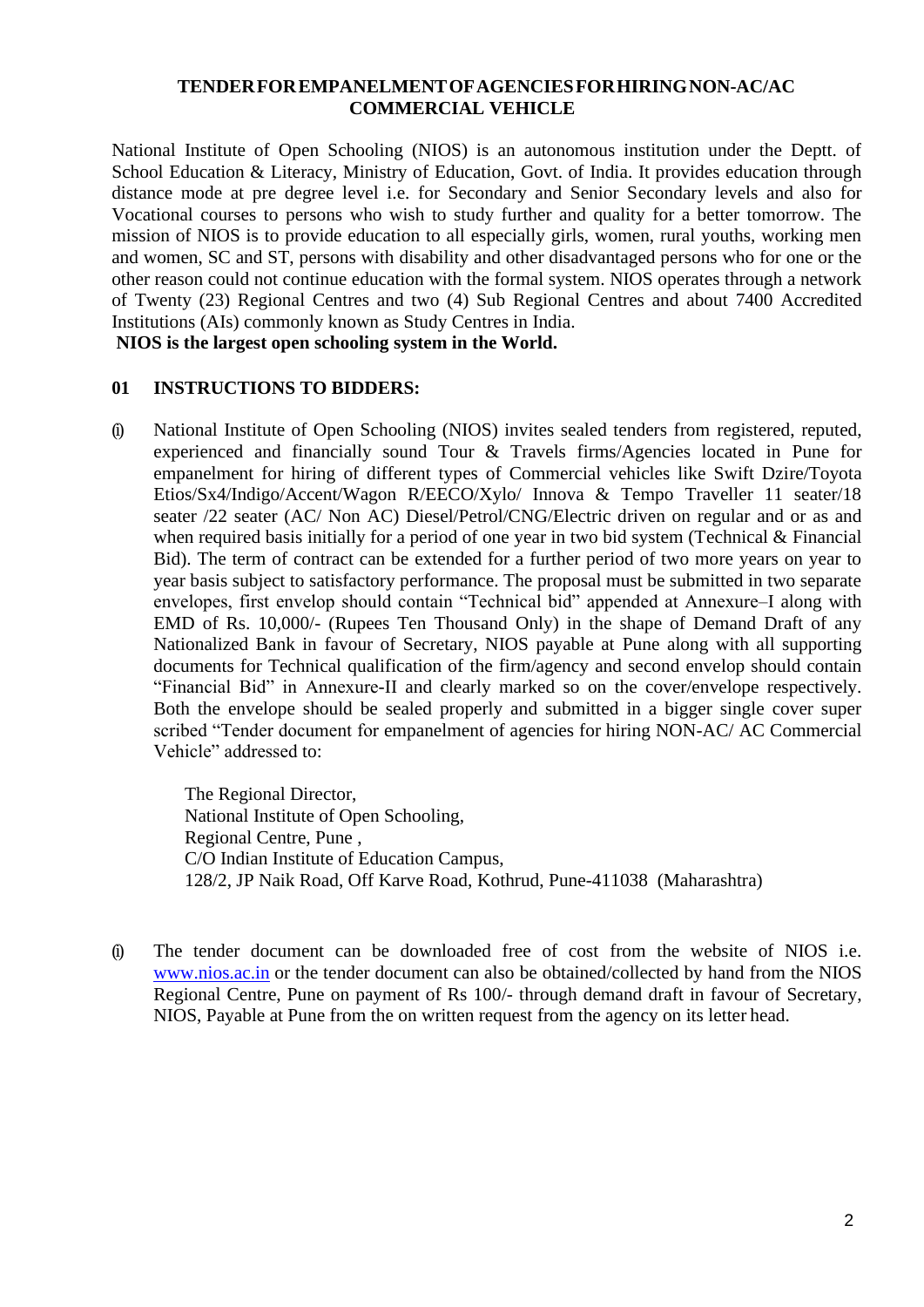- (ii) **The EMD of the successful bidder will be retained for the period up to the deposit of Performance/ Security Deposit and thereafter on the request of bidder EMD will be refunded without any interest** and the EMD of unsuccessful tenderer shall be returned by NIOS in due course of time.
- (iii) The intending tenderers may note that the Financial Bids of only those bidders shall be opened who qualify in the Technical Bid. In the absence of EMD the technical bid will not be considered and will be rejected summarily for financial bid.
- (iv) Bid shall remain valid for 90 days beyond the closing date of the tender. In no case should there be any change in the format of Technical and Financial Bid. The bids submitted in the proforma other than the proforma provided for the purpose, will be rejected summarily.

## **02 SCOPE OF WORK:**

The NIOS, RC, Pune requires commercial vehicles on hire basis from the Taxi Operators/Agencies for the Official use for its Officers as well as for conduct/supervision of public examinations, outside Experts who are called to attend Meetings, Seminars, Workshops, etc. Only registered, reputed, experienced and financially sound Tours & Travels Firm /Agencies having experience in the tours and travel business and competent to provide requisite numbers of commercial vehicles on requirement basis. The type/make of vehicle to be hired shall be at the sole discretion of NIOS. The firm should possess at least 3-4 commercial vehicle of the type i.e. Swift Dzire/Toyota Etios/Sx4/Indigo/Accent/Wagon R/ Tata vista or equivalent which may be registered in the name of bidding firm or in the name of bidding firm's owner.

The NIOS, RC, Pune proposes to create panel of transporters to provide commercial vehicles for the use of office of the NIOS through open tender and invite tenders under two bid systems in sealed covers from registered, reputed, experienced and financially sound Tours & Travels firm/Agencies. Lowest rate received in each will be picked up and after due approval will be offered to all technically qualified Firm/Agency.

Vehicles will be hired by the NIOS, RC, Pune as per actual requirement irrespective of day and night. Area of field duty will be throughout Maharashtra. Taxi Operators/Agencies will ensure that taxes, if any, must be paid for the vehicle being sent to adjoining areas and out station for NIOS duties. There is no commitment from the NIOS regarding the number of vehicles to be hired or minimum kms to be run in case it is hired on daily basis.

The vehicle should report to the place of requirement as per directions of the NIOS RC, Pune authorities. There will be no dead mileage. The kilometer for the purpose of 'vehicle run' and 'hours of duty' shall be reckoned from the point of reporting for duty and to the point of vehicle released. No mileage will be allowed to Drivers for lunch/breakfast or for drawal of petrol/diesel/CNG, etc.

#### **03 ELIGIBILITY CRITERIA:**

- 1. The Bidder should be a bonafide firm/ company registered under relevant law/rules of the Government and the bidder must have at least 3-4 cars/ Commercial Taxis registered in the name of firm/owner.
- 2. The firm/ company should be registered with GST authority.
- 3. The firm should have annual turnover of Rs. 5.00 Lakh per annum during 2018-19, 2019-20 and 2020-21 or Rs. 15.00 Lakh or above in last 3 years. Documents in support of turnover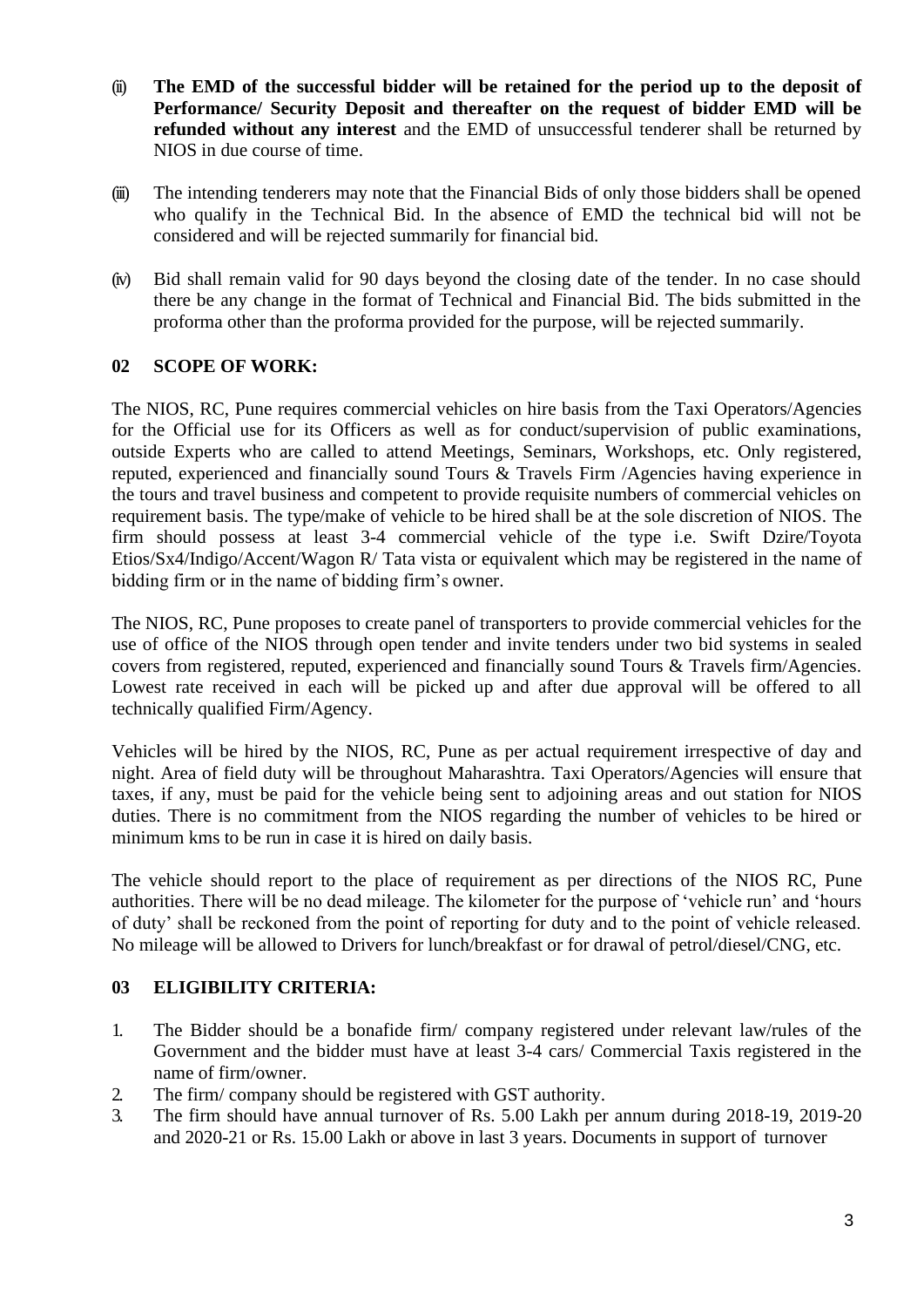(along with Income Tax & Service Tax Returns, GST of the relevant years) and should be enclosed with the technical tender.

- 4. The firm should have such experience of having successfully completed similar works mentioned in para one of Terms and Conditions during last 5 years ending last day of March, 2021 i.e.2016-2017 to 2020-2021.
- 5. Experience certificates as per para 3 above, award letters and performance certificates of last five years i.e. 2016-17 to 2020-2021 issued by officers of the level of Section Officer or above should be enclosed along with technical bid of the tender.
- 6. An Affidavit in the enclosed format at Annexure-III must be submitted by the bidder. A copy of such Affidavit must be submitted along with the EMD.

## **04 TERMS & CONDITIONS OF THE CONTRACT:**

- 1) Definition of similar work: The words "Similar Work" shall mean the experience in providing commercial vehicles to Govt. Departments/ Public Sector Undertakings. The NIOS, RC, Pune may require 1-2 commercial vehicles on daily basis. However, the demand may vary from time to time particularly the demand of vehicles may increase at the time of Public exam and workshop/Seminar/meeting etc and may go upto 10-15 commercial vehicles in a day.
- 2) The commercial vehicles require are Swift Dzire/ Indica/Wagon R/ i10/Tata Vista or equivalent. The number of vehicle may increase or decrease at the discretion of the NIOS, RC, Pune. The type/make or vehicle to be hired will be the sole discretion of the NIOS, RC, Pune.
- 3) The monthly engagement` of vehicle will be considered only when the vehicle is hired for more than 15 days in a month and for less than 15 days engagement, payment will be made on daily basis.
- 4) The garage of the firm should be located within a periphery of 10 to 15 Kms radius in Pune covering all the Districts of Maharashtra.
- 5) The contracting firm will be solely responsible for strict compliance of all the Rules and Regulations notified by Govt. of Maharashtra or other Government agencies from time to time for plying of commercial vehicles.
- 6) There will be no dead mileage. The kilometer age for the purpose of "vehicle run" and "hours of duty" shall be reckoned from the point of reporting for duty to the point of vehicle released. No mileage will be allowed to drivers for lunch/breakfast or for drawl of petrol/diesel/CNG etc.
- 7) The commercial vehicles should be in perfect working condition and should be well maintained during the contract period. None of the commercial vehicles supplied should be registered prior to 2014. Bids must be accompanied with copies of RCs of at least 3-4 commercial vehicles of required class only.
- 8) The firm should have at least 5 years of experience in tour and travel business in providing commercial vehicle in the Government Sector/ PSUs and should have an annual turnover of Rs.15.00 Lakh or more during the last Three years. Experience and performance certificate should be enclosed along-with the Technical bid of tender documents.
- 9) The firm should possess at least 3-4 commercial vehicles i.e. Swift Dzire/Indica/Wagon R/ i10/Tata Vista or equivalent which may be registered in the name of the bidding firm or in the name of viding firms's owner.
- 10) The commercial vehicles provided should be in excellent condition mechanically as well as get-up wise i.e. outer body/ upholstery etc. should be decent looking.
- 11) The owner/firm should be in a position to provide commercial vehicles on short notice as and when needed.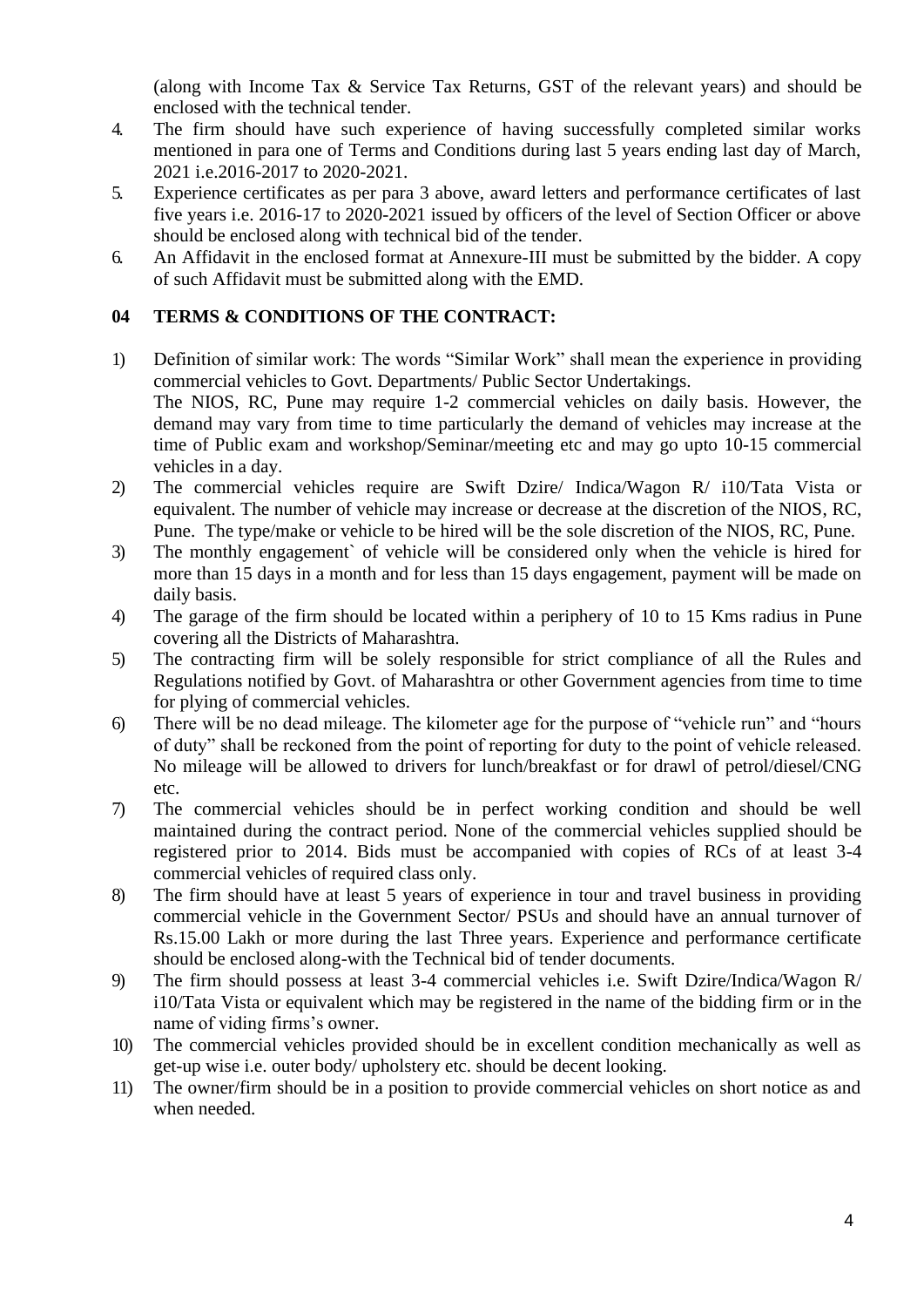- 12) The drivers of the commercial vehicles should be professional drivers and should be fully conversant with the routes of Maharashtra and surrounding areas and should possess valid driving license to drive the commercial vehicles in their names. The drivers will always be decently dressed in uniform and courteous. The Drivers must be proficient in speaking local languages, well mannered, courteous with proven integrity, healthy personal habits and should always carry a mobile phone with him. Drivers not found upto the mark as per above condition or in the event of misbehavior on the part of drivers, the NIOS, RC, Pune may impose penalty as deemed fit on the firm.
- 13) The owner/firm should be in a position to provide standby vehicle in case of any breakdown.
- 14) All expenses will have to be borne by the firm in case of breakdown of the vehicle provided. Immediate replacement of the breakdown vehicle will have to be provided.
- 15) In case a vehicle is requisitioned and the same does not reach at the appointed time at this juncture, the NIOS, RC, Pune will be free to call another vehicle from the open market and the expenses on this account will be deducted from the pending Bills/Security etc. Besides, a penalty of Rs.500/- would be imposed for every such lapse.
- 16) The owner/firm should be available round the clock on his own direct telephone/mobile (office as well as residence) so as to respond to the call for taxies in emergent cases. The firm should also be able to provide commercial vehicles on Saturday/Sunday & Holiday, as per the requirement.
- 17) All the charges towards repair/servicing, salary of the Driver, Petrol/Diesel/CNG/ Road Tax/Registration Tax expenses, any other incidental expenses on operations & Maintenance of the hired vehicle would be borne by the firm.
- 18) The vehicle would be insured in all respects by the firm. In case of any accident or theft etc. all the claims arising out of it will be met by the agency and the NIOS, RC, Pune shall not be liable in any manner whatsoever.
- 19) The vehicle with the driver would be placed at the disposal of the NIOS, RC, Pune as and when required. The NIOS, RC, Pune would be free to use the hired commercial taxi in any manner for carrying officials, material etc. as per its requirements and the firm will not have any objection to it.
- 20) Jurisdiction for legal disputes, if any arising during the currency of the contract, will be settled in Pune courts only.
- 21) Bidder may quote their unconditional rates strictly in the prescribed proforma for Financial bids.
- 22) No advance payment, in any case, would be made to the firm.
- 23) **The firm will obtain the duty slips every day duly signed by the user or will maintain the log book on daily basis as the case may be, duly signed by the users concerned**.
- 24) The Bills along with signed duty slips or copies of the log book signed by the officers for hiring of vehicles would be submitted in the first week of the following month after the completion of the month to the NIOS, RC, Pune for payment.
- 25) The tender has to be accompanied by an Earnest Money Deposit (EMD) of Rs. 10,000/- (Rupees Ten Thousand Only) in the form of a Demand Draft from any Commercial bank in an acceptable form in favour of the Secretary, NIOS, Pune. The successful bidder will have to deposit with the Performance Security Deposit of **Rs.20,000/- (Rupees Twenty Thousand Only**) in the form of Account Payee Demand Draft/Fixed deposit/Bank Gaurantee from any commercial bank in an acceptable form in favour of the The Regional Director, NIOS, RC, Pune for the due fulfillment of the contractual obligations which is refundable without any interest on termination of the contract after deducting any penalty/ any liability of any kind imposed by the NIOS, RC, Pune on account of unsatisfactory services.
- 26) The EMD will stand forfeited if the successful bidder withdraws or on notifying the rates, refuses to accept the tender or violate any other terms & conditions or the tender.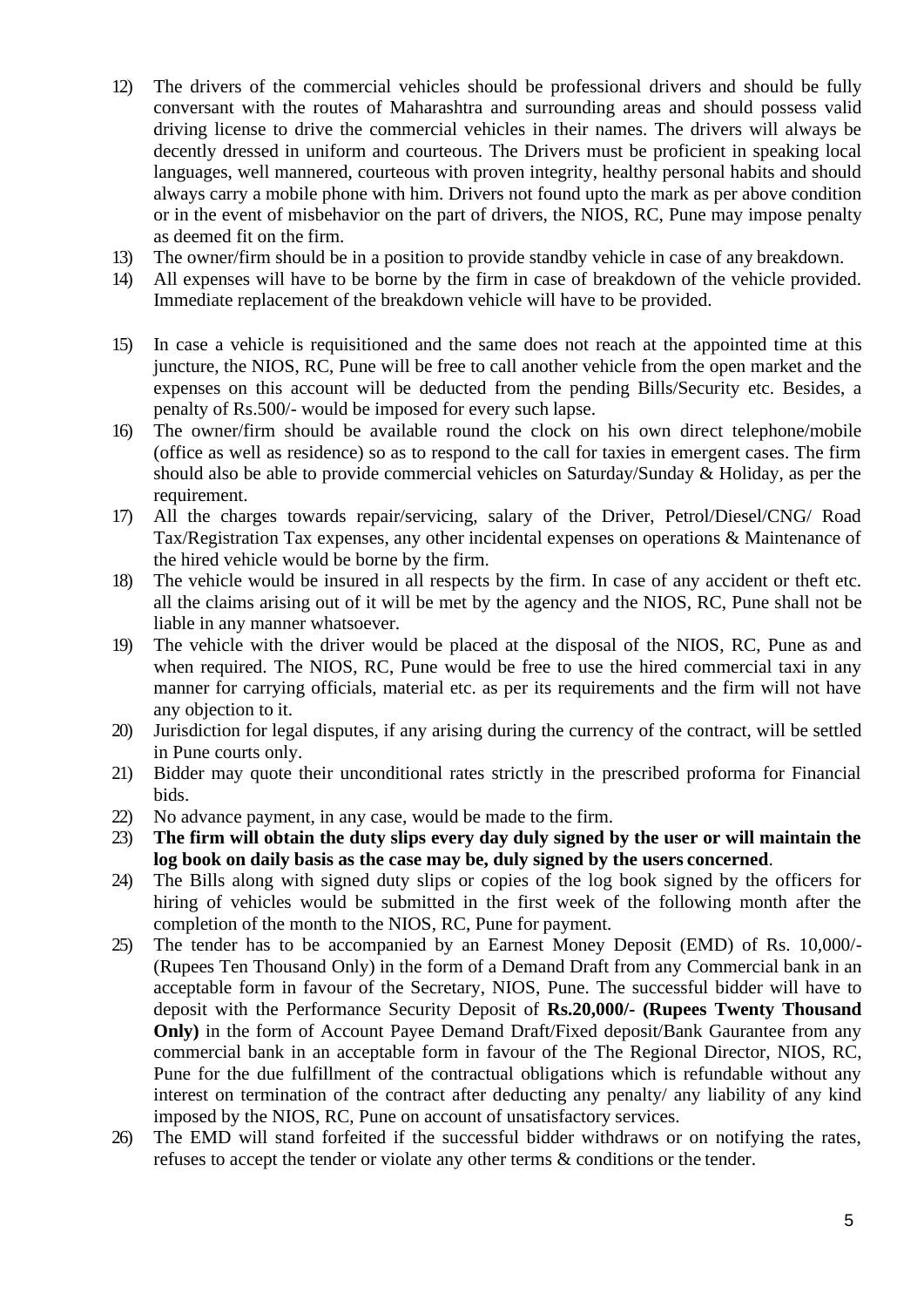27) The NIOS, RC, Pune reserves the right to accept/reject any bid and to cancel the bidding process/contract at any time and reject all bids, at any time prior to placement of order, without thereby incurring any liability and assigning any reasons whatsoever.

## **OPENING OF TENDER:**

Technical bid will be opened by the duly constituted Committee appointed in this behalf on date and time specified above in presence of the tenderer/their authorized representatives who wish to be present. No separate intimation will be sent for this purpose. Financial bid of those tenders, who have qualified in the Technical bid, will be opened separately and date of opening will be informed to the commercial tenderers accordingly.

The Regional Director, NIOS, RC, Pune reserves the right to accept or reject any or all the offers without assigning any reasons whatsoever. No agency shall have any right to claim for award of contract on the basis of his tender and rates quoted therein.

#### **AWARD OF CONTRACT:**

The NIOS, RC, Pune shall have the right to award the contract of hiring of commercial taxi services to the selected agency(s) initially for a period of one year which shall be extendable further for a period of two more years on year to year basis on the same rates and terms and conditions if performance of the contractor is found to be satisfactory. However, firm will make request in writing for extending the period of the contract before expiry of the existing contract period.

The NIOS, RC, Pune shall also have the right to consider award of contract of hiring of commercial taxi services to such other agencies which did not participate in the tender process and are interested to provide taxi services to the NIOS, RC, Pune on the approved NIOS rates and terms & conditions. A request can be made to The Regional Director, NIOS, RC, Pune alongwith Security deposit of **Rs. 20,000/- (Rupees Twenty Thousand Only)** of any Nationalized Scheduled Bank subject to fulfillment of eligibility conditions as laid down in the tender documents and Technical bid proforma.

Rates finalized at the beginning of the contract shall remain in force throughout the contract period.

## **PENALTY:**

- i. The firm will ensure that commercial vehicles and the drivers are not normally changed, which are engaged on monthly basis. Frequent changes of commercial vehicles and drivers will not be permitted. A penalty of Rs.500/- will be imposed for changing of driver or commercial taxi before 2 (two) months' period from its coming into service.
- ii. In case of delay in reporting, a penalty of Rs.50/- per 15 minutes delay shall be imposed.
- iii. A penalty of Rs.500/- per day per vehicle may be levied if any vehicle fails to meet the above terms and conditions on any day. Commercial taxis provided by the firm will be regularly inspected by nominated officers for the purpose and in case of non-compliance of any of the conditions, if brought to the notice by the users or the inspecting officer, a penalty of Rs.500/- on each fault will be imposed.

In case abnormal irregularities/serious lapses, the matter may be referred to a Committee duly approved by the Competent Authority and decision of the Competent Authority of NIOS in this regard shall be final and binding on the Taxi Operator(s)/Agencies.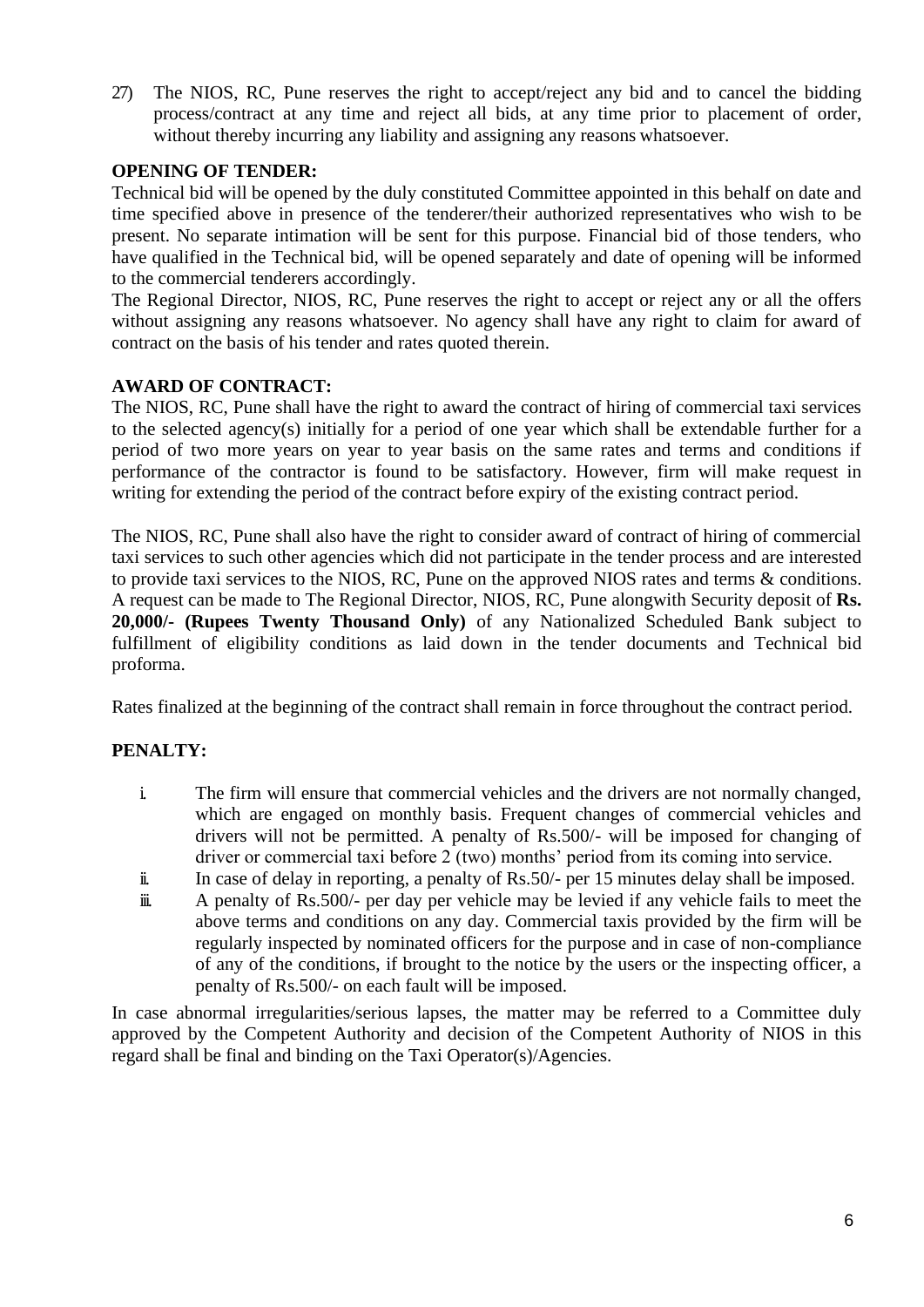## **PAYMENT:**

The payment will be made on monthly basis on submission of pre-receipted bill duly affixed revenue stamp along with GST no. of the NIOS as well as of the firm on the printed bill proforma supported by duty slip(s) and duly signed by the user Official/Officers of the NIOS along with details of journey claimed by the agency. In the absence of duty slip alongwith the bill, no payment shall be made for that bill.

No advance payment, in any case, would be made to the agency.

#### **ARBITRATION:**

Any dispute between the Taxi Operator(s)/Agencies and his Driver/employees will be resolved by the agencies without any involvement of the NIOS in any manner without prejudice to the right of the NIOS.

If any dispute arises between the parties regarding the terms & conditions in relation of the contract and execution thereof, the matter shall be referred to an Arbitrator(s) as may be appointed by the Competent Authority of the NIOS for Arbitration & Conciliation Act, 1996. The Taxi Operator(s) shall not question the decision of the Arbitrator(s) on the ground that the Arbitrator(s) is/are Government Servant(s). The decision/award of the Arbitrator(s) shall be final and binding on both the parties.

#### **PRICES:**

The contract charges include charges of Driver(s), repair and maintenance of vehicle(s), cost of petrol/diesel, insurance of taxi, etc., and any other incidental expenses.

Actual parking charges, toll taxes, entry taxes/inter-state for journeys/service taxes will be reimbursed along with the hiring charges claim bill, on production of original receipts.

No request for escalation of rates would be entertained for whatsoever reasons, during the contract period.

The Taxi Operator(s)/Agencies shall be directly responsible for the wages, which should not be less than minimum wages prescribed by the Government. Provident Fund, Bonus or any other benefits available under the rules shall also be payable to the employees engaged by the Taxi Operator(s)/Agency. The NIOS shall not entertain any such claim of person employed by the Agency.

#### **OTHER TERMS & CONDITIONS OF CONTRACT:**

All requirements under various statutory levies including Contract Labour Act, Transport, Insurance, Income tax and Service Tax, etc. must be complied by the TaxiOperator(s)/Agencies.

The Agency shall be responsible to pay all tax dues/amount directly as decided by court or law under the rules, etc. NIOS shall have no concern about such payments.

The Agency will also be required to submit an undertaking along with the Technical bid stating that no legal suit/criminal case is pending against its proprietor or any of its Directors for any violation in PF Act/ESI Act/Labor Laws, Road Accidents, Traffic Rules, etc. or having been earlier convicted on the ground of moral turpitude or for violation of any other law and will provide details in case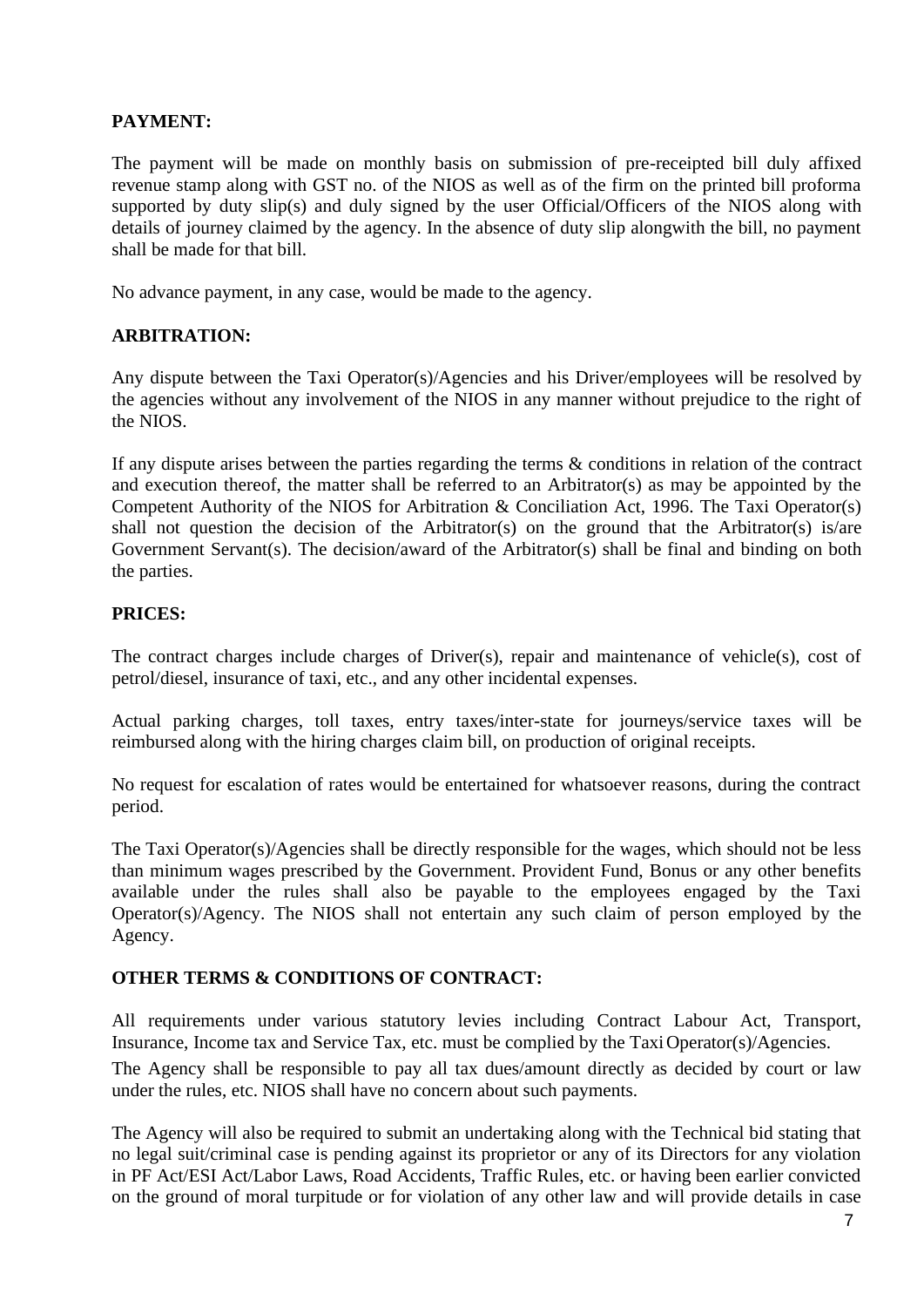there no any suit/criminal case is pending.

Tax deduction at Source (TDS) and other applicable taxes will be deducted from each bill by the NIOS.

The Agency shall ensure proper and reasonable precautions during performance of their obligations and in the event of any loss being caused to the NIOS on account of negligence/dereliction of duties or performance of their obligations by the Agency or the Agency's staff, the Agency shall be liable to indemnify to the NIOS for such loss out of the insurance cover or otherwise.

The Driver/Staff deployed by the Agency for driving the vehicles should hold valid commercial driving license and be physically and mentally fit.

The Agency shall obtain adequate insurance cover for the vehicle, his staff and all bonafide passengers of the vehicle supplied pursuant to this tender. Further, the Agency shall be responsible for all injuries and accidents to such staff and bonafide passengers during the course of performance of the Agency's obligations pursuant to the tender.

All the vehicles supplied to the NIOS should fully comply with vehicle fitness requirements in the Maharashtra State and all provisions of Motor/Vehicles Act, 1988 and rules made there under including other instructions/requirements issued/specified from time to time.

Taxi Operator must mention GSTN no. on bill claimed if applicable.

#### The GSTN no. of NIOS is **09AAATN4906C1ZT.**

## **NOTICE OF TERMINATION OF THE CONTRACT:**

The services of the Agency can be terminated by the NIOS without assigning any reason any time during the period of contract.

The services of the Agency can also be terminated without any notice in case of violation of any clause of the contract agreement such as failure to provide required vehicle, poor quality of vehicles, inadequate or untrained manpower provided or any other violation, wages not paid to the workers or paid less than minimum wages applicable under the relevant Act. In case, the Agency wants to discontinue the work, it will have to serve two months clear notice to NIOS for termination of the contract.

#### **JURISDICTION OF COURTS:**

Any legal disputes will be subject to jurisdiction of Pune Court only.

## **5. PRICE SCHEDULE (TO BE UTILIZED BY THE TENDERERS FOR QUOTING THEIR LOWEST RATES)**

The tenderers must quote their lowest rates in the financial bid form appended at Annexure-II.

**Secretary**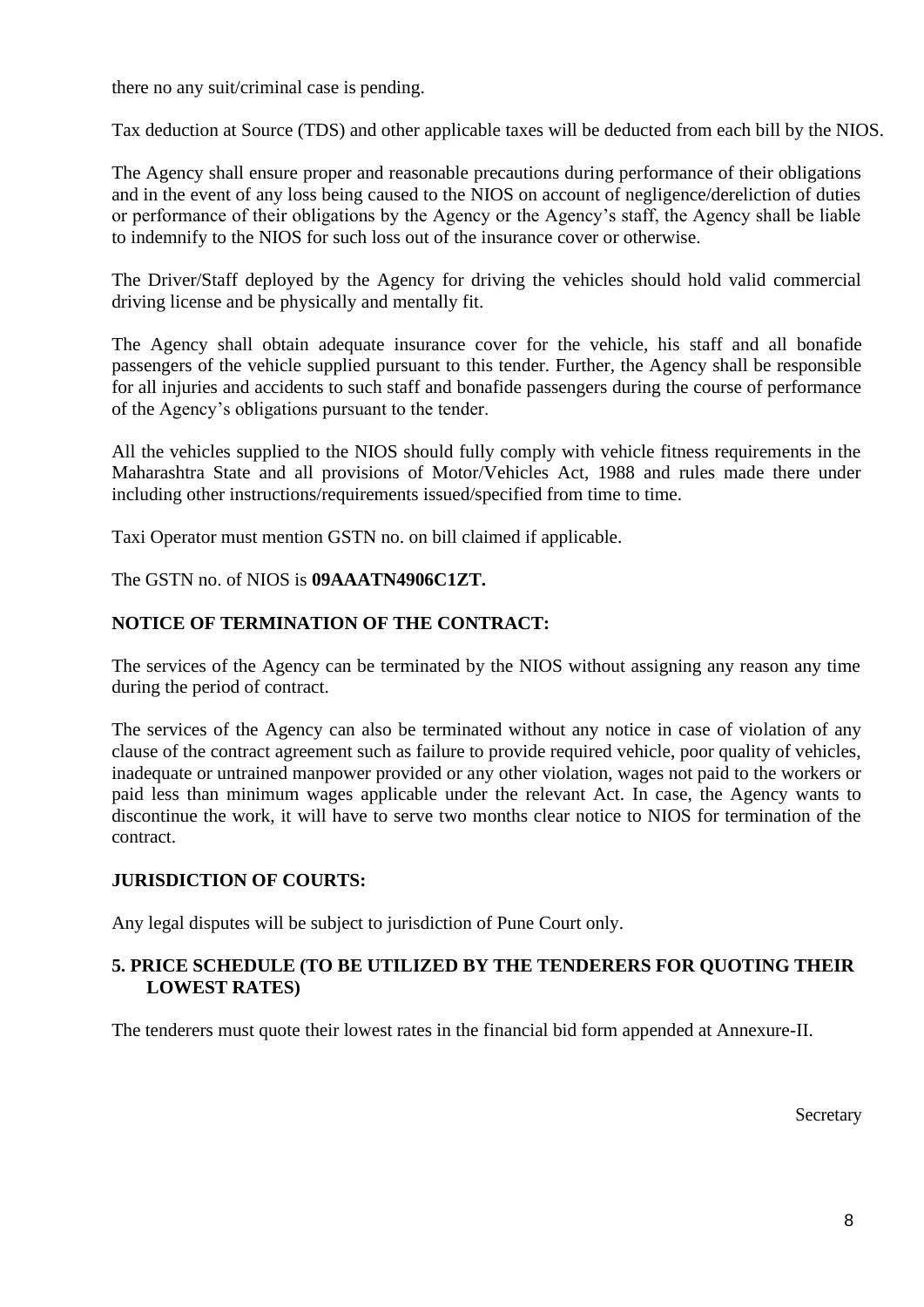# **ANNEXURE – I**

# **TECHNICAL BID FOR HIRING OF COMMERCIAL TAXI SERVICES**

All Columns should be filled and documents should be enclosed in support of information.

| Sl. No. | Particulars to be given with Documentary<br>proof                                                                                                                                                                                                                                                                                                 | <b>Status (to be filled by the Tenderer)</b> |
|---------|---------------------------------------------------------------------------------------------------------------------------------------------------------------------------------------------------------------------------------------------------------------------------------------------------------------------------------------------------|----------------------------------------------|
| 1.      | Name of the Taxi Operator/Agency with<br><b>Complete Address</b><br>Phone no.s: $(O)$ & (Mob)<br>Email:                                                                                                                                                                                                                                           |                                              |
| 2.      | Constitution<br>of<br>the<br>Agency<br>Proprietorship/Partnership/Private<br>Limited<br>Company/Public Limited Company                                                                                                                                                                                                                            |                                              |
| 3.      | Registration No. of the Agency (Under State<br>Govt. or any other Act)<br>(Please attach documentary proof)                                                                                                                                                                                                                                       |                                              |
| 4.      | Name & Designation of the key/top official of<br>the Agency with his/her Mobile Number.                                                                                                                                                                                                                                                           |                                              |
| 5.      | Location of the Garage with Telephone no.<br>and full address                                                                                                                                                                                                                                                                                     |                                              |
| 6.      | Experience for providing taxi services for<br>various reputed organizations preferably to<br>Government/Public<br>Sector<br>Undertakings/<br>Autonomous bodies. The firms must have<br>experience of having successfully completed<br>similar works during last 5 years ending last<br>day of March, 2021 i.e. 2016-17 to 2020-21                 |                                              |
| 7.      | Total no. of Commercial vehicles of the<br>type/make Swift Dzire/Toyota Etios/Sx4/<br>Indigo/ Accent/ Wagon-R/EECO/Xylo/<br>Innova & Tempo Traveler 11, 18 and 22<br>seaters/ Indica/Wagon-R/i10/Tata Vista or<br>equivalent registered not prior to 2014 should<br>be available with the Agency.<br>These commercial vehicles must be registered |                                              |
|         | in the name of the firm/owner. (Enclose self<br>attested copies of RCs)<br>A minimum of 3-4 commercial vehicles<br>should be of the type/ make mentioned above<br>should be registered in the name of bidding<br>firm or in the name of bidding firms owner.                                                                                      |                                              |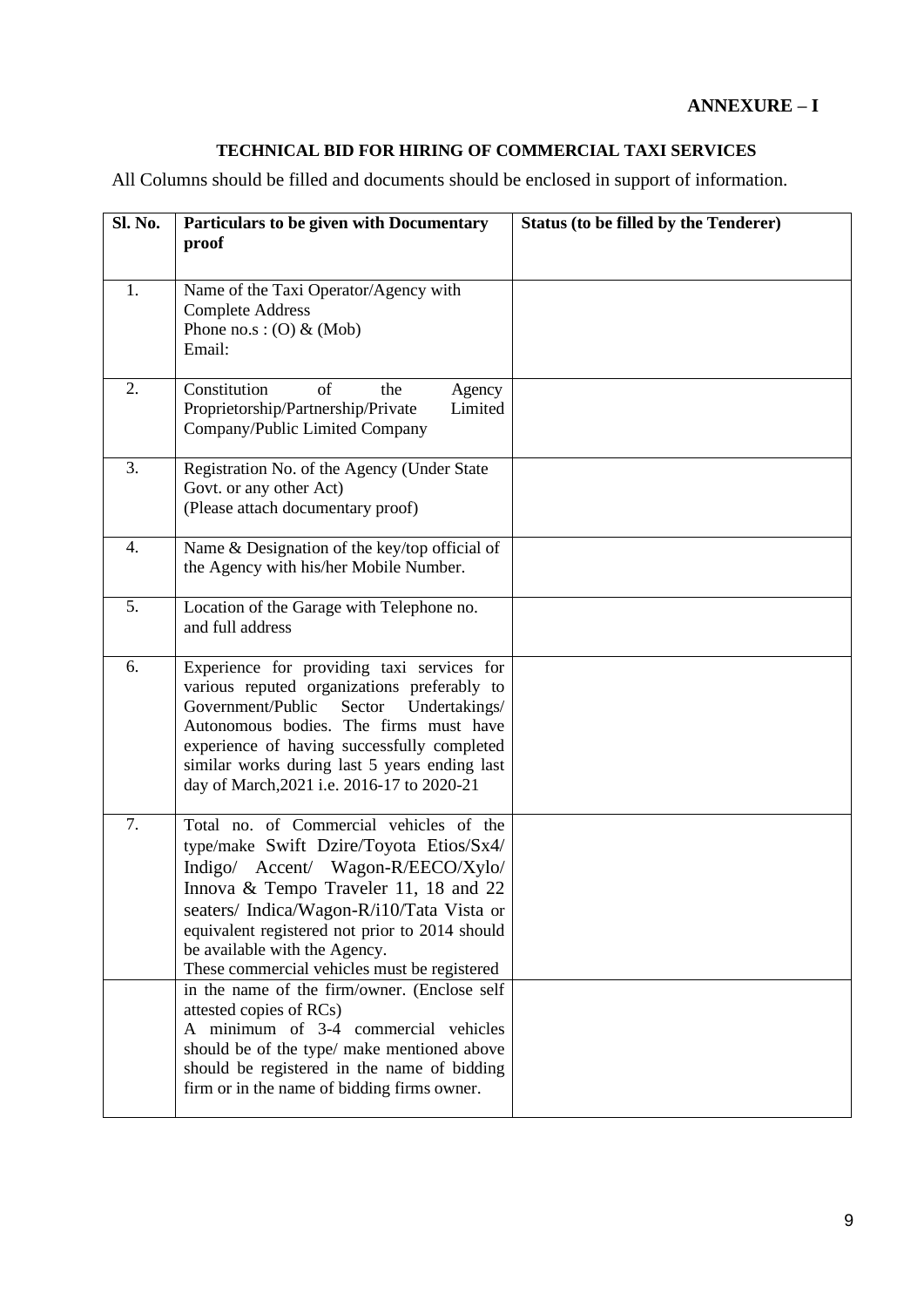| 8.  | Name of the existing Clients whom the         |                  |
|-----|-----------------------------------------------|------------------|
|     | Agency is providing commercial taxi services  |                  |
|     | on regular/ monthly basis with their name,    |                  |
|     | designation of the contact person and Mobile  |                  |
|     | Numbers. Please attach a list.                |                  |
| 9.  | Minimum Annual Turnover of the Agency         |                  |
|     | (Annual turnover should be Rupees Five lacs   |                  |
|     | per year during the last 3 years (a) 2018-19, |                  |
|     | (b) 2019-20 & (c) 2020-21) or in total Rs. 15 |                  |
|     | Lakh in last 3 years.                         |                  |
|     |                                               |                  |
|     | (Please enclose copy of Audited Statements of |                  |
|     | three years and Turnover Certificate from a   |                  |
|     | Chartered Accountant).                        |                  |
| 10. | IT returns of the Agency for the last three   |                  |
|     | Assessment Years.                             |                  |
|     | 2018-19 to 2020-21 (Attach a self attested    |                  |
|     | copy)                                         |                  |
|     |                                               |                  |
| 11. | Income Tax PAN No. (Attach a self attested    |                  |
|     | copy)                                         |                  |
|     |                                               |                  |
| 12. | GST Regn. No. (Attach a self attested copy)   |                  |
|     |                                               |                  |
| 13. | Details of EMD of Rs. 10,000/- (Rupees Ten    | Demand Draft no. |
|     | Thousand Only) being submitted herewith       | Date             |
|     |                                               | Amount           |
|     |                                               | Bank             |

#### **UNDERTAKING**

I/we hereby submit an undertaking that no legal suit/criminal case is pending against me/us or any of my/our Directors for any violation if PF Act/ESI Act/Labour Laws, Road Accidents, Traffic Rules, Etc. or having been earlier convicted on the ground of moral turpitude or for violation of any other law.

> Signature of the Authorized Signatory With Official seal of the Agency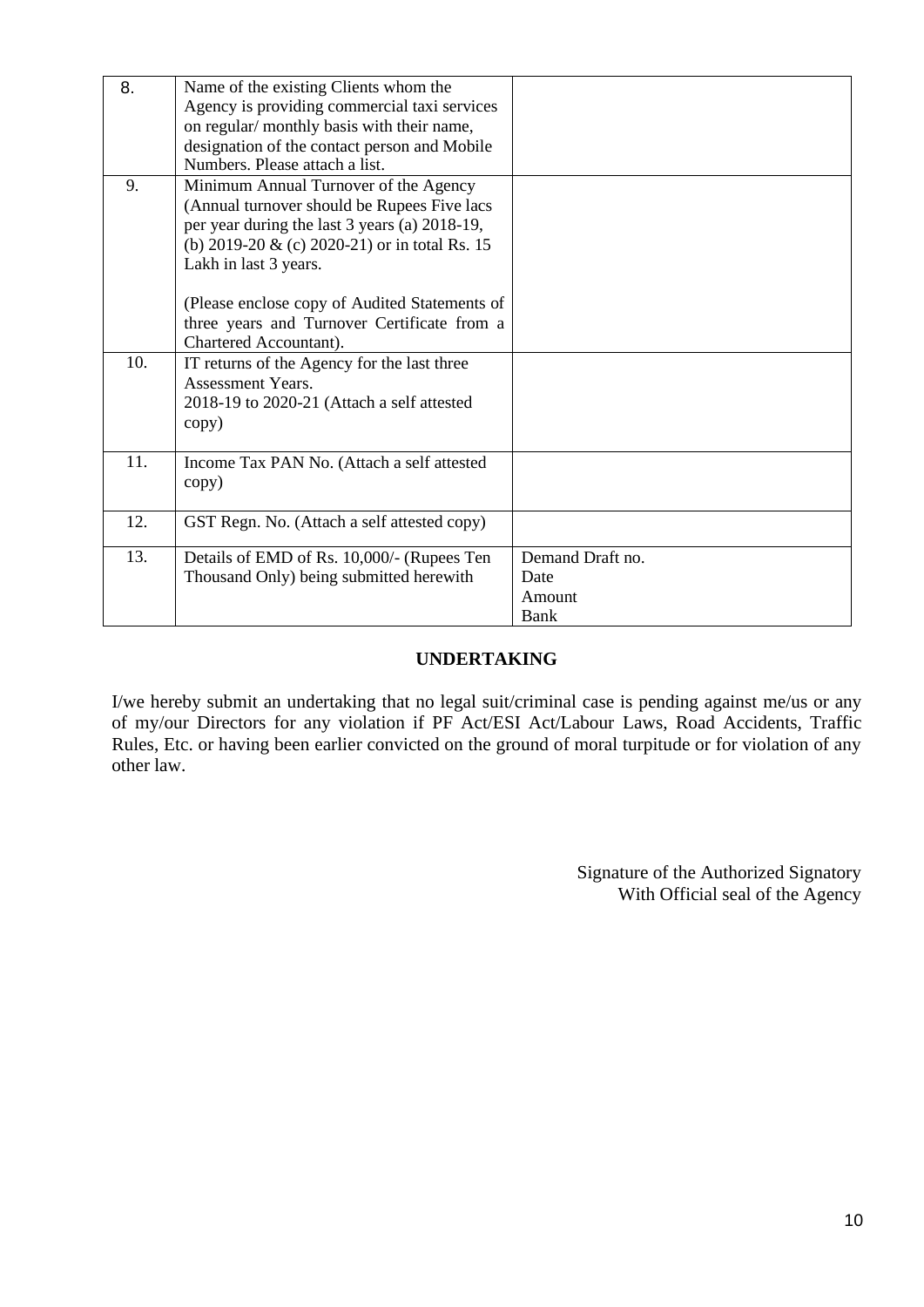#### **ANNEXURE-II**

# **NATIONAL INSTITUTE OF OPEN SCHOOLING**

PROFORMA FOR FINANCIAL BID

## **X.Local journey :- (The journey performed in Delhi and NCR shall be treated as local journey)**

| <b>Duty (Local</b><br><b>Basis</b> )                               | <b>Rate for</b><br><b>WagonR/Santro</b><br>/110 |    | <b>Rate for</b><br><b>Indigo/Swift</b><br><b>Dezire/Toyota</b><br><b>Etios/Accent</b> |    | <b>Rate for</b><br>Innova/Xylo/<br><b>Tavera/Honda</b><br>City/SX4/EECO |    | <b>Rate for</b><br><b>Tempo Traveller</b><br>$(11, 18$ Seater &<br>22 Seater) |    |
|--------------------------------------------------------------------|-------------------------------------------------|----|---------------------------------------------------------------------------------------|----|-------------------------------------------------------------------------|----|-------------------------------------------------------------------------------|----|
|                                                                    | Non-AC                                          | AC | Non-AC                                                                                | AC | Non-AC                                                                  | AC | Non-AC                                                                        | AC |
| 40 Km & 5 Hrs                                                      |                                                 |    |                                                                                       |    |                                                                         |    |                                                                               |    |
| 80 Km & 10 Hrs                                                     |                                                 |    |                                                                                       |    |                                                                         |    |                                                                               |    |
| Extra/Km                                                           |                                                 |    |                                                                                       |    |                                                                         |    |                                                                               |    |
| Extra/Hours                                                        |                                                 |    |                                                                                       |    |                                                                         |    |                                                                               |    |
| Night Charges,<br>if any, after 11<br>p.m. onwards<br>(for Driver) |                                                 |    |                                                                                       |    |                                                                         |    |                                                                               |    |

## **Y.Outstation Journey (Minimum 200 km per day)**

| <b>Duty (Local</b><br><b>Basis</b> )     | <b>Rate for</b><br>WagonR/Santro<br>/110 |    | <b>Rate for</b><br><b>Indigo/Swift</b><br><b>Dezire/Toyota</b><br><b>Etios/Accent</b> |    | <b>Rate for</b><br>Innova/Xylo/<br><b>Tavera/Honda</b><br>City/SX4/EECO |    | <b>Rate for</b><br><b>Tempo Traveller</b><br>$(11, 18$ Seater &<br>22 Seater) |    |
|------------------------------------------|------------------------------------------|----|---------------------------------------------------------------------------------------|----|-------------------------------------------------------------------------|----|-------------------------------------------------------------------------------|----|
|                                          | Non-AC $ $                               | AC | Non-AC                                                                                | AC | Non-AC                                                                  | AC | Non-AC                                                                        | AC |
| Minimum<br>Charges for 200<br>km per day |                                          |    |                                                                                       |    |                                                                         |    |                                                                               |    |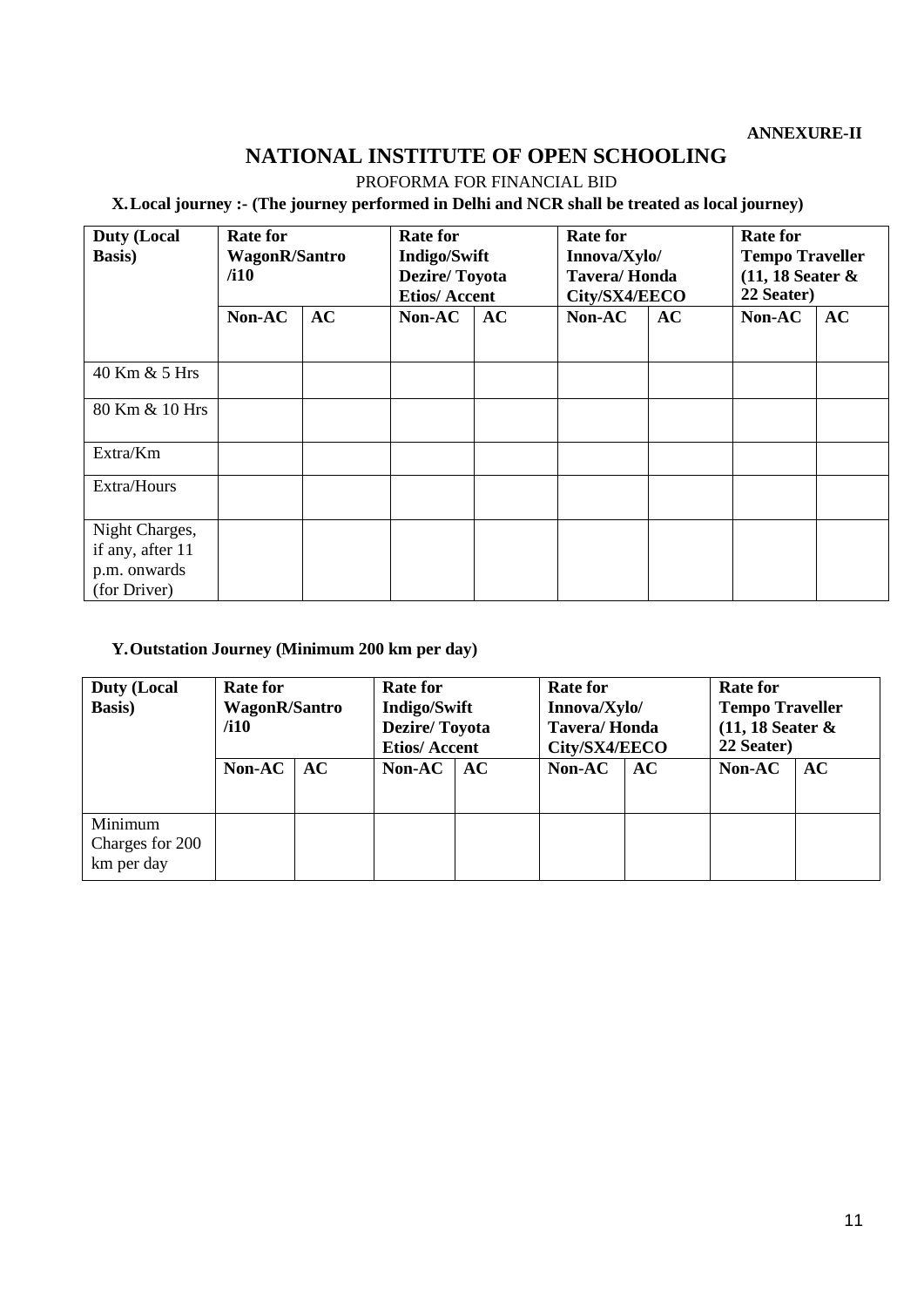| Extra/Km                                                          |  |  |  |  |
|-------------------------------------------------------------------|--|--|--|--|
| Extra/Hours                                                       |  |  |  |  |
| Night Charges,<br>if any after 11<br>p.m. onwards<br>(for Driver) |  |  |  |  |

**Z.Monthly basis:**

| Km & Hrs<br>Extra /Kms                                               | <b>Rate for</b><br>WagonR/Santro<br>/110 |    | <b>Rate for</b><br><b>Indigo/Swift</b><br><b>Dezire/Toyota</b><br><b>Etios/Accent</b> |    | <b>Rate for</b><br>Innova/Xylo/<br><b>Tavera/Honda</b><br>City/SX4/EECO |    | <b>Rate for</b><br>Tempo Traveller (11,<br>18 Seater & 22<br>Seater) |    |
|----------------------------------------------------------------------|------------------------------------------|----|---------------------------------------------------------------------------------------|----|-------------------------------------------------------------------------|----|----------------------------------------------------------------------|----|
|                                                                      | Non-AC                                   | AC | Non-AC                                                                                | AC | Non-AC                                                                  | AC | Non-AC                                                               | AC |
| 2000 Km<br>$/250$ Hrs                                                |                                          |    |                                                                                       |    |                                                                         |    |                                                                      |    |
| Extra/Km                                                             |                                          |    |                                                                                       |    |                                                                         |    |                                                                      |    |
| Extra/Hours                                                          |                                          |    |                                                                                       |    |                                                                         |    |                                                                      |    |
| 2400 Km<br>/300 Hrs                                                  |                                          |    |                                                                                       |    |                                                                         |    |                                                                      |    |
| Extra/Km                                                             |                                          |    |                                                                                       |    |                                                                         |    |                                                                      |    |
| Extra/Hours                                                          |                                          |    |                                                                                       |    |                                                                         |    |                                                                      |    |
| Night<br>Charges, if<br>any after 11<br>p.m. onwards<br>(for Driver) |                                          |    |                                                                                       |    |                                                                         |    |                                                                      |    |

**Note: None of the Vehicles should be registered prior to 2014**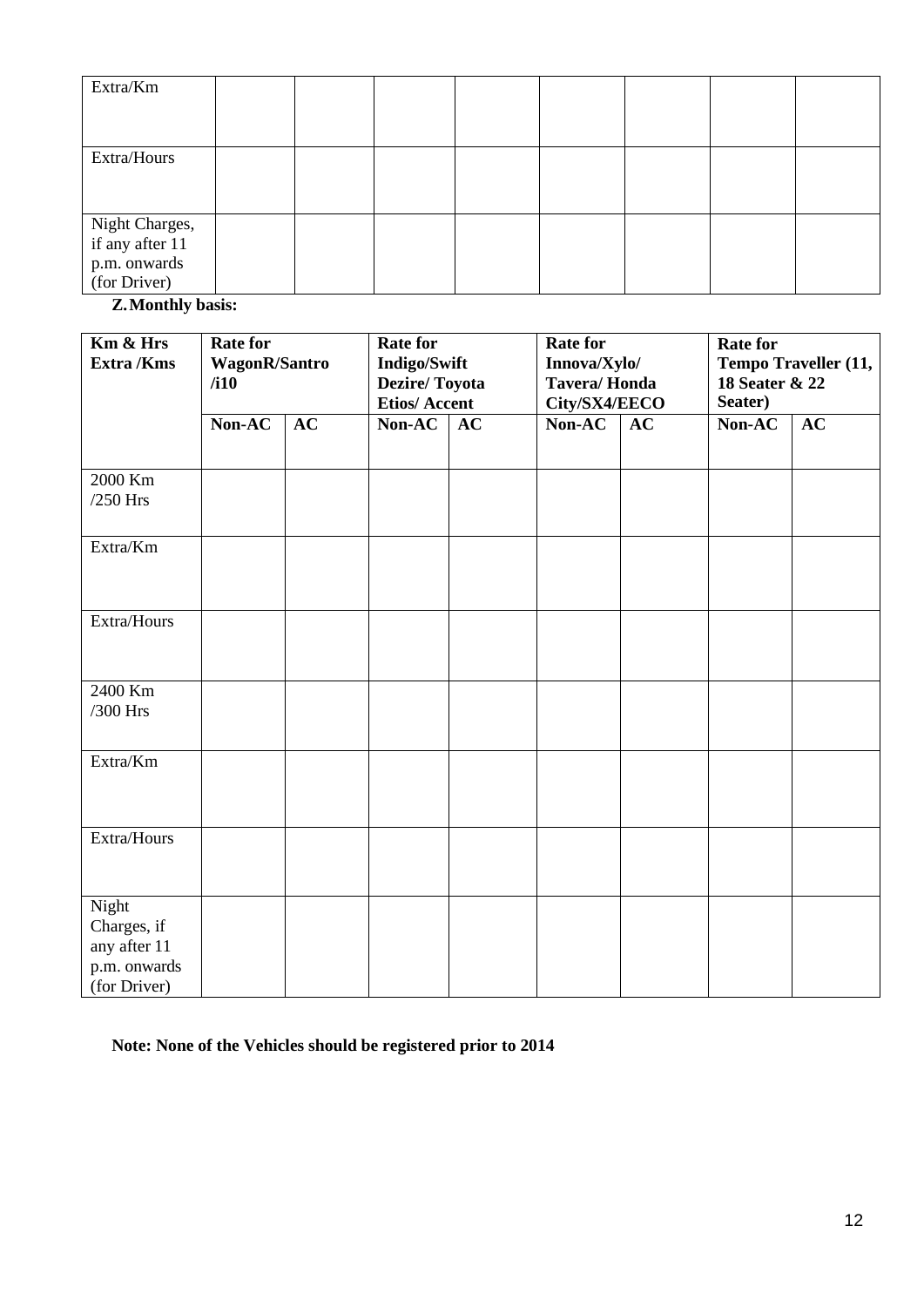To,

## **TENDER ACCEPTANCE LETTER**

(To be given on Company Letter Head)

## **Sub. Acceptance of Terms & Conditions of Tender.**

Tender Reference No:

Name of Tender/Work:

Dear Sir,

1) I/We have downloaded / obtained the tender document(s) for the above mentioned Tender/Work;

as per your advertisement, given in the above mentioned website(s).

- 2) I/We hereby certify that I/we have read the entire terms and conditions of the tender documents from Page No. to the (including a) documents like annexure(s), schedule(s). etc, which form part of the contract agreement and I/we shall abide hereby by the terms/conditions/ clauses contained therein.
- 3) The corrigendum(s) issued from time to time by your department/organization too have all been taken into consideration, while submitting this acceptance letter.
- 4) I/We hereby unconditionally accept the tender conditions of above mentioned tender document(s)/corrigendum(s) in its totally/entirely.
- 5) In case any provisions of this tender are found violated, then your department/organization shall without prejudice to any other right or remedy be at liberty to reject this tender/bid including the forfeiture of the full said earnest money deposit absolutely.

Yours faithfully,

(Signature of the Bidder, with Official Seal)